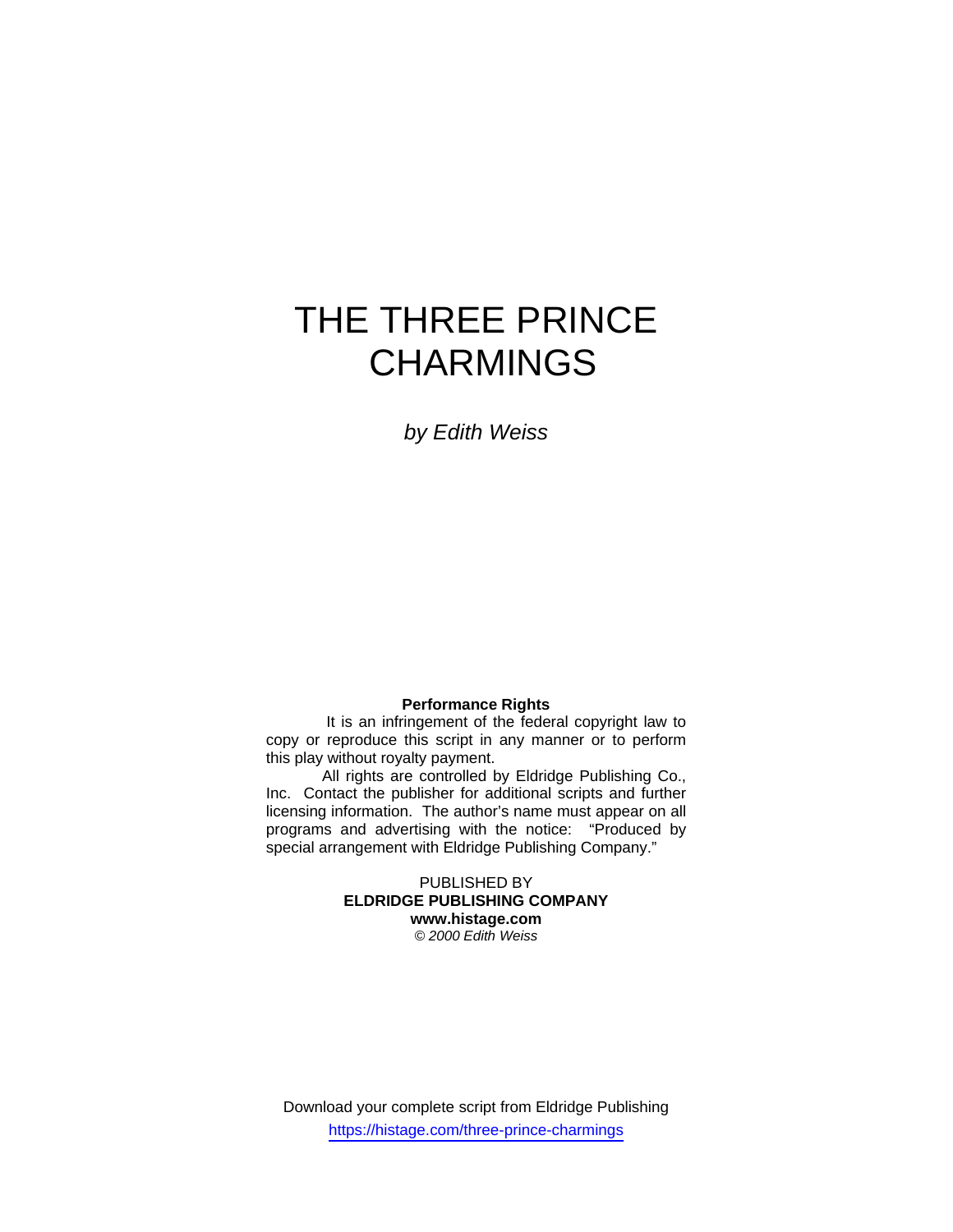*The Three Prince Charmings -2-* 

## **STORY OF THE PLAY**

Meet the Prince Charmings of Cinderella, Rapunzel, and Snow White. Steve, a freelance narrator, is telling a story when he is interrupted by two dueling princes: Prince Charming Hair and Prince Charming Smile. After Steve gets them to stop fighting, he narrates the story of Charming Hair and Cinderella. Steve gets a bit carried away at times, but they get to the traditional happy ending.

This reminds Prince Charming Smile that he does not have a lady fair. When he meets Rapunzel, "imprisoned" by the wicked witch Imaboil and the New Age witch Esmepus, he falls deeply into shallow love. He's determined to rescue Rapunzel and win her as his wife. But she doesn't want the prince, so Steve conjures up a sleeping Snow White. The final happy ever after happens to Steve, who, because of his honor, courageousness and kindness, is crowned Prince Charming All Round. Performance time: about an hour.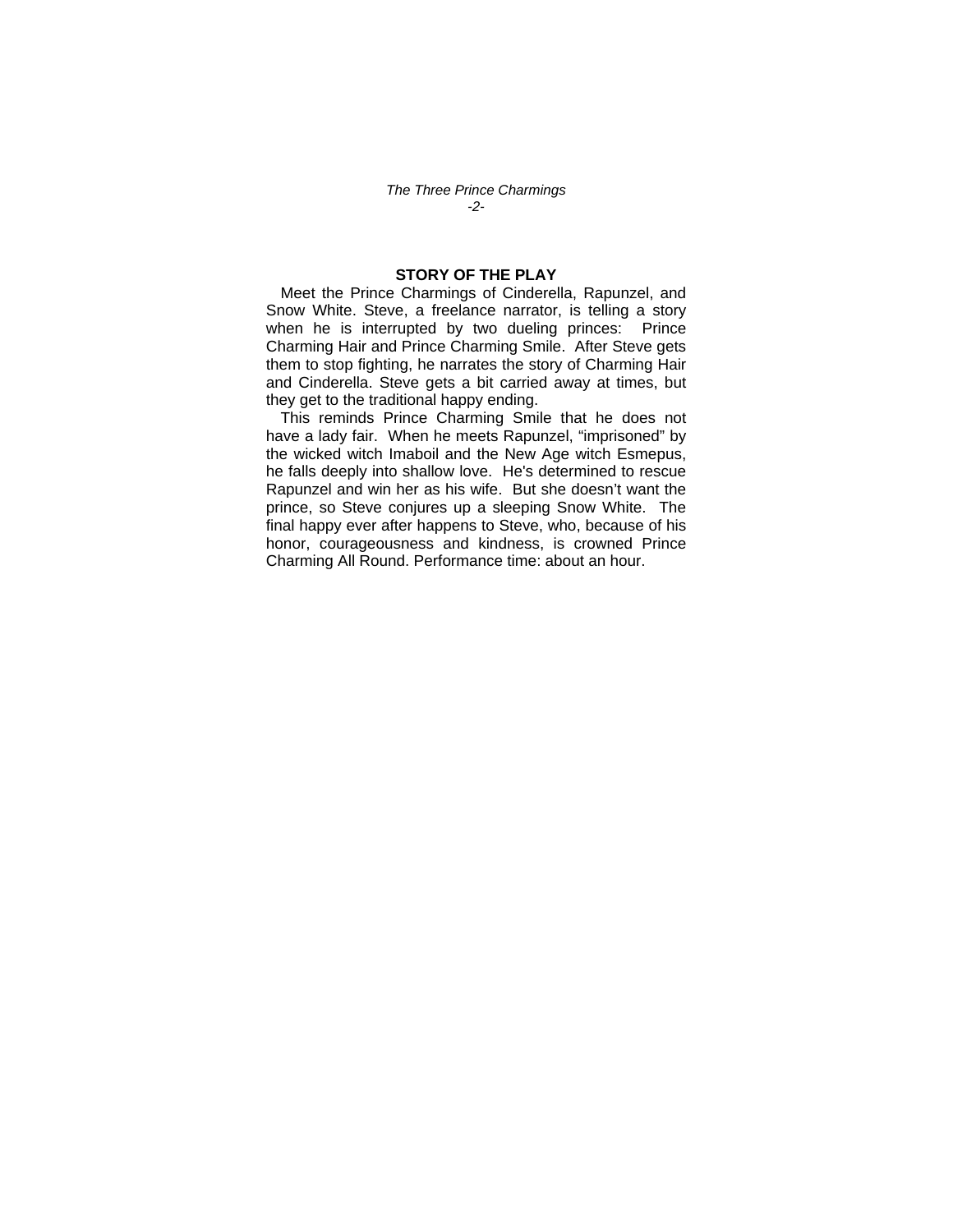*The Three Prince Charmings -3-* 

## **CAST OF CHARACTERS**

*(14 characters or 3 men, 3 women, 1 flexible with doubling.)* 

#### **Scene 1: Cinderella**

STEVE: the Narrator, a cheerful, problem solver. PRINCE CHARMING HAIR: easily prone to whining. PRINCE CHARMING SMILE: easily prone to anger. QUEEN: Prince Charming Hair's mother, rather overbearing. JOHNSON: Hairdresser to the royals, very proper. MAGDELENA: A lady from the kingdom of Yoursovania. HILDEGARDE: A lady from the kingdom of Yoursovania. CINDERELLA: Level-headed, sweet.

#### **Scene 2: Rapunzel**

**STEVE** RAPUNZEL: Bratty, bored teenager. ESMEPUS: A New Age witch. IMABOIL: A more traditional mean witch. MIASMA: A nasty witch. WURZEL: A mean witch. PRINCE CHARMING SMILE

#### **Scene 3: Snow White**

STEVE SNOW WHITE: A practical and peaceful maiden. PRINCE CHARMING SMILE PRINCE CHARMING HAIR RAPUNZEL **ESMEPUS** IMABOIL

## **DOUBLING CAST** *(The role of Steve is not doubled.)*

Prince Charming Hair – Witch Wurzel Prince Charming Smile – Johnson Cinderella – Rapunzel Queen – Imaboil Magdelena – Esmepus Hildegarde – Miasma – Snow White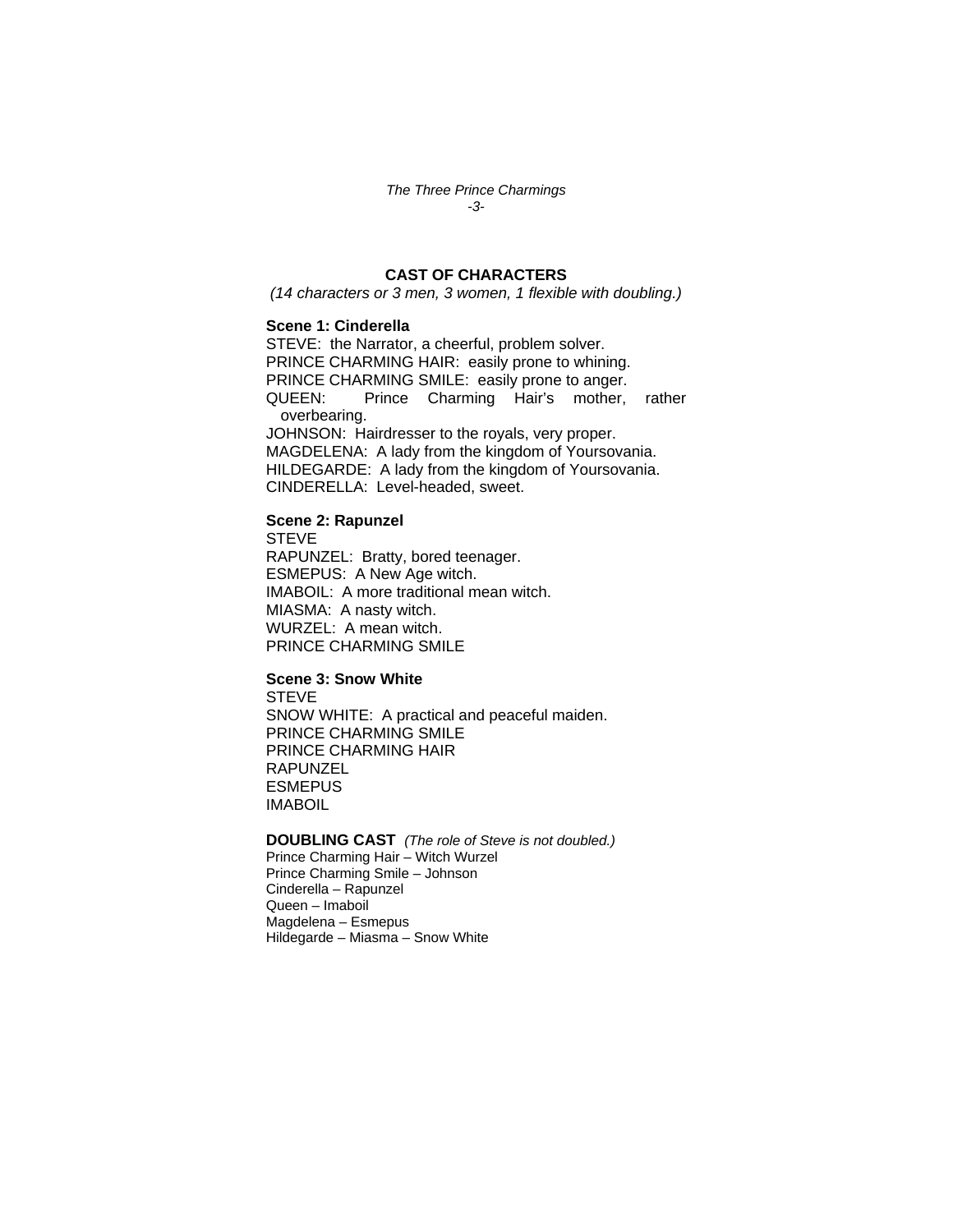#### *The Three Prince Charmings -4-*

#### **PROP LIST**

2 swords Steve's walking stick with bag attached on top Comb for Johnson Calling cards Tray of food Two signs for Witches Stick horse Long, detachable braid for Rapunzel Rapunzel items: hair brush, quilt, teddy bear, etc. Apple for Snow White

#### **SET DRESSING**

**Throne** French door with curtain Buffet table with food Tower Glass coffin

#### **SUGGESTED SONG LIST**

*(Music is optional. Copies of original songs (\*) available after cast scripts are ordered. E-mail the publisher at info@histage.com.)* 

Music: Wagner's "Ride of the Valkyries" Song: "Rapier Song"\* Song: "The Habanera," from Bizet's "Carmen" Music: Brahms' "Hungarian Dance #5" Music: "Shephard's Song" from Giordano's Andrea Chenier Music: Scary, as from Humperdinck's "Hansel and Gretel" Song: "Witches' Rendezvous"\* Music: "Ride of the Valkyries" Song: "The Rescue Song"\* Music: Beethoven's 9th, "Ode to Joy" Song: "Habanera" Reprise\*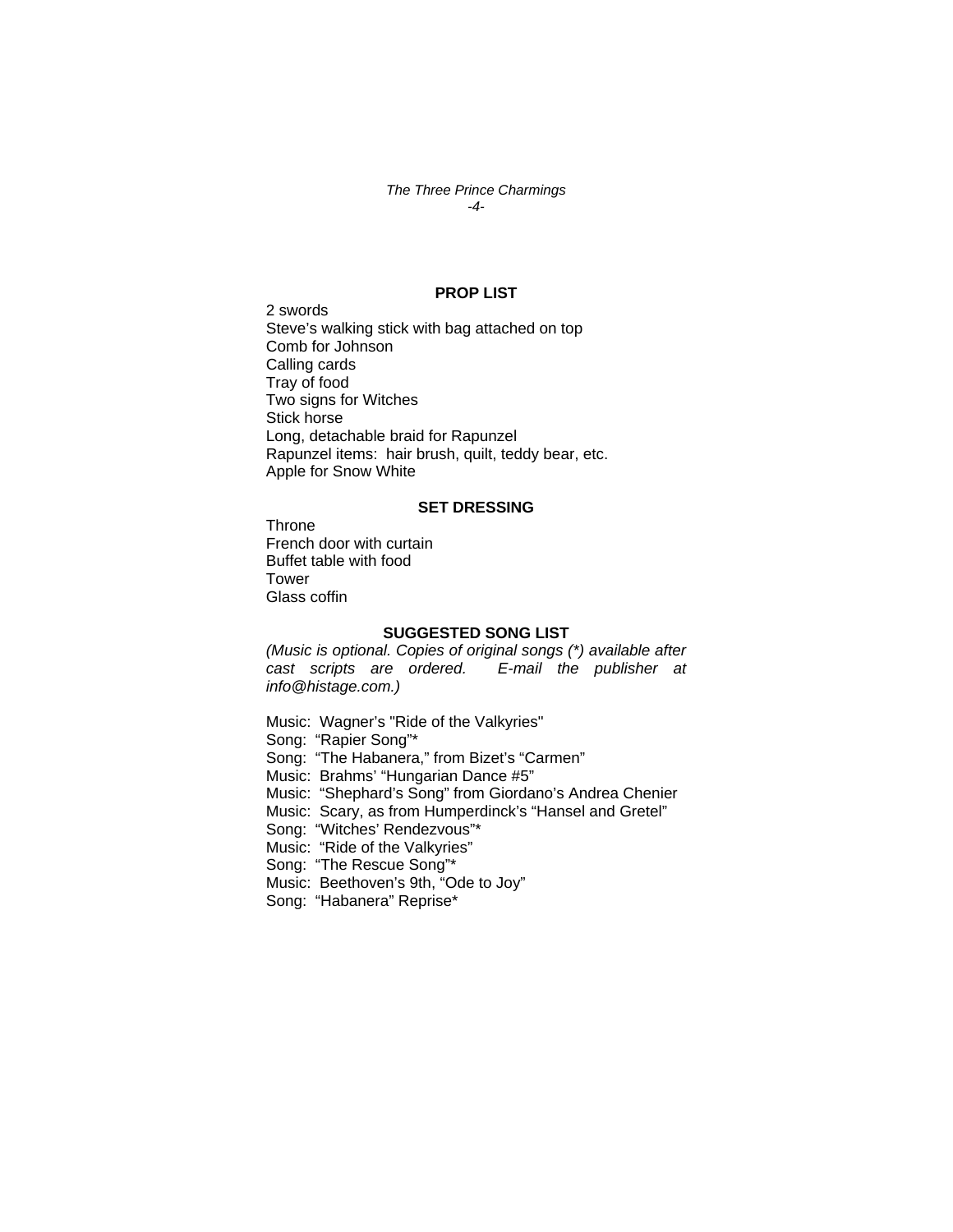### **THE THREE PRINCE CHARMINGS**

## *(AT RISE: STEVE ENTERS.)*

STEVE: Hi folks! I'm Steve. I'm an itinerant narrator. That means I travel around looking for narration jobs. There's not a lot of demand for freelance narration so I'm like really grateful for this job today. Okay ready? Okay. Once upon a time, in a far-off land ... I love starting a tale like that ... 'cause I can do it a lot of different ways. I can be scary: "Once upon a time ... muah ha ha ha!" Or Mother Goosey: "Once upon a time ...." Or very dramatic: "ONCE UPON A TIME!" See? It changes everything, just by the way I tell it! I just think it's so cool. So today we'll go sincere and simple, and I'll act out all the parts. Once upon a time, in a far-off land, there was a prince named Prince Charming. *(Acting.)* Hello, I'm Prince Charming. I live by a code of honor, and courage. *(Offstage clashing of swords and yelling: Rogue! Ruffian! Renegade!)* Whoa. What's this?

*(MUSIC: Wagner's* "*Ride of the Valkyries.*" *PRINCE CHARMING SMILE and PRINCE CHARMING HAIR ENTER, sword fighting. STEVE hides.)* 

SMILE: Liar! HAIR: Phony! SMILE: Parry, parry, lunge, lunge! Aha! HAIR: And thrust. Aha!

*(PRINCES strain against each other's swords.)* 

STEVE: Uh ... guys? SMILE: Fraud! HAIR: Finagler! STEVE: I'm trying to tell a story here! SMILE: Prestidigitator! STEVE: Whoa! Big word! SMILE: Strike!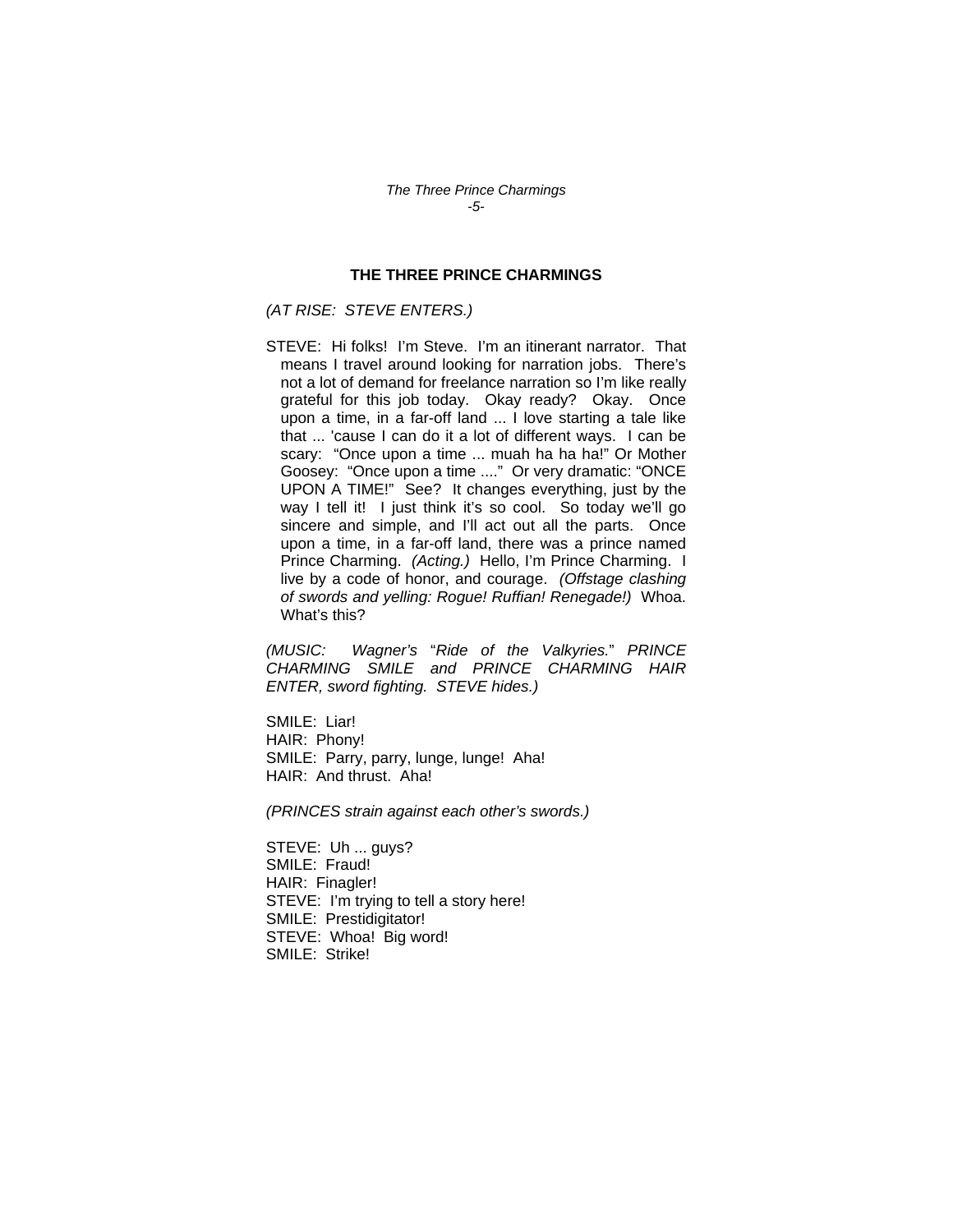#### *The Three Prince Charmings -6-*

HAIR: Counter strike!

*(Swords at an impasse.)* 

STEVE: Hey, guys, I'm trying to narrate here. SMILE: *(Striking.)* Ha! Aha! HAIR: Aha! Ha! Aha! STEVE: Excuse me! I'm trying to tell a story here – HAIR: Aha! Aha! SMILE: Aha, aha, aha! I have more aha's than you! HAIR: No one has more aha's than me! Aha, aha, aha, aha! STEVE: Can you fight somewhere else? *(To audience.)* As you see, being a narrator can be a real challenge. SMILE: Halt! Sir, did you just challenge me to a duel? STEVE: No! SMILE: Never let it be said I lack the courage to accept a challenge! En garde! STEVE: Wait! *(SMILE and STEVE duel; Steve very badly with his walking stick.)* No! Wait! Whoa! SMILE: Strike! Lunge! STEVE: Somebody could get hurt here! SMILE: Parry, parry, thrust! STEVE: No! No parrying, no thrusting! I don't want to fight with you! HAIR: *(To SMILE.)* Aha! It is me he wishes to fight! STEVE: No! HAIR: I, too, have courage! *(To SMILE.)* More courage than you, you imposter! SMILE: Never! *(HAIR and SMILE square off to duel.)* STEVE: Why are you guys fighting? And what does courage have to do – HAIR: Silence! No one has more courage than I! And I'll prove it! *(To STEVE.)* En garde! STEVE: No! HAIR: Lunge and parry! STEVE: Stop lunging! What parrying! I don't even know what that means! SMILE: *(Urging STEVE to fight.)* Lunge, thrust, parry!